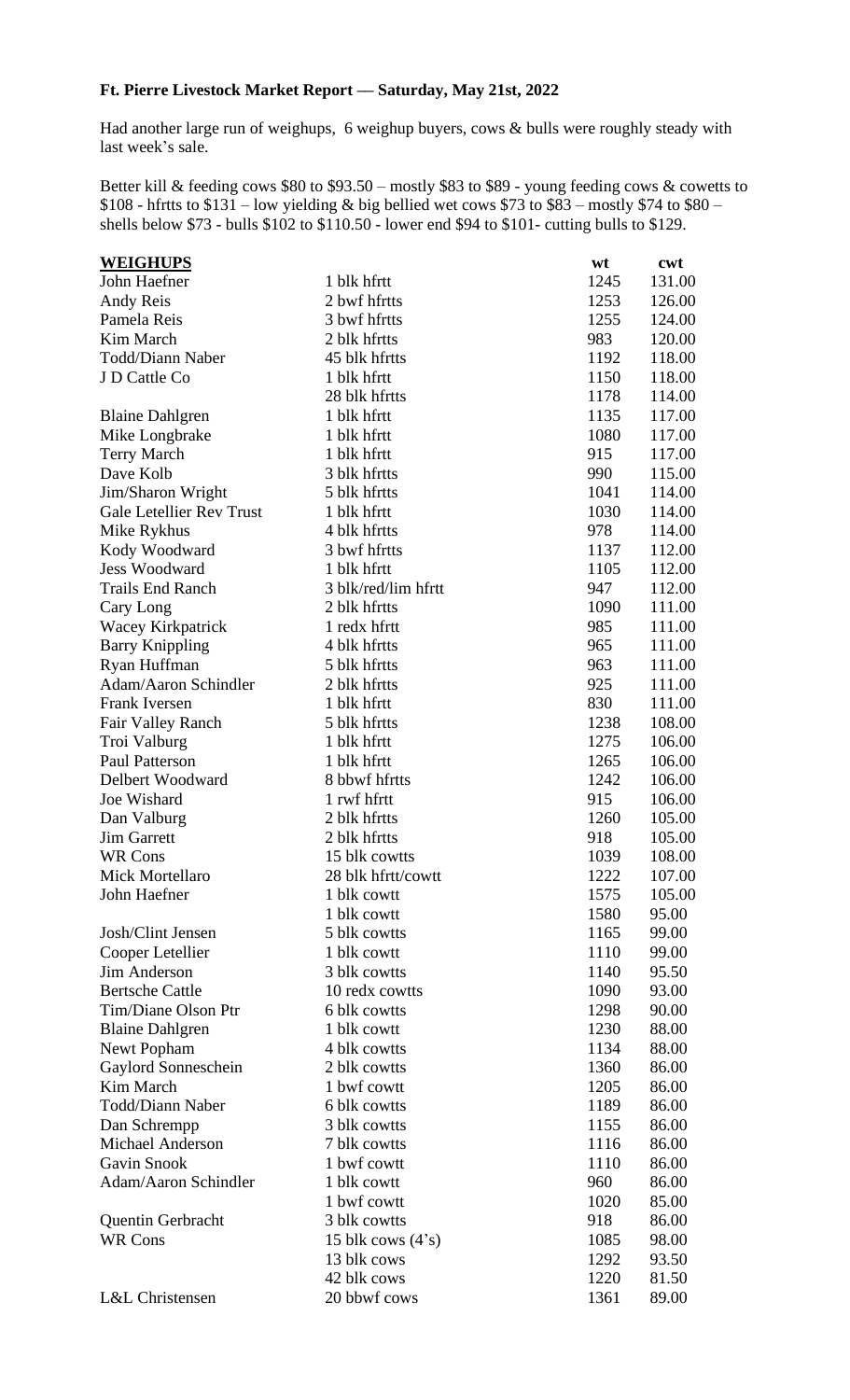| Mack/Karen Wyly                 | 9 blk cows/cowtts | 1386<br>88.00 |
|---------------------------------|-------------------|---------------|
| Paul Patterson                  | 1 redx cow        | 1330<br>88.00 |
|                                 | 3 blk cows        | 1558<br>81.50 |
| Craig/Brian Worth Inc.          | 4 blk cows        | 1756<br>87.50 |
|                                 | 3 bbwf cows       | 1518<br>85.00 |
| <b>Rick Stuwe</b>               | 1 blk cow         | 1490<br>87.00 |
| Kyle Wyly                       | 5 blk cows        | 1465<br>87.00 |
| <b>Smith Cattle</b>             | 2 blk cows        | 1223<br>87.00 |
|                                 | 1 redx cow        | 1640<br>85.00 |
|                                 | 13 blk cows       | 1518<br>83.50 |
|                                 | 3 lhx cows        | 82.00<br>1357 |
| <b>Brice Sutton</b>             | 3 blk cows        | 1277<br>86.50 |
|                                 | 1 blk cow         | 1615<br>84.00 |
| Roger Theobald                  | 2 blk cows        | 86.00<br>1465 |
|                                 | 4 blk cows        | 85.00<br>1549 |
|                                 | 1 blk cow         | 1370<br>82.00 |
| Gadd Ranch                      | 5 blk cows        | 1703<br>85.00 |
| <b>ER Cons</b>                  | 1 redx cow        | 1375<br>86.00 |
| Brice/Anne Roghair              | 1 blk cow         | 86.00<br>1330 |
| Zane Tibbs                      | 2 bbwf cows       | 86.00<br>1268 |
|                                 | 2 bwf cows        | 1250<br>83.50 |
|                                 | 1 bwf cow         | 82.00<br>1260 |
| <b>Jerry Schwarting</b>         | 17 blk cows       | 1257<br>86.00 |
| <b>WR Cons</b>                  | 1 blk cow         | 86.00<br>1235 |
|                                 | 5 blk cows        | 1224<br>81.00 |
| <b>Monte Reichert</b>           | 3 bbwf cows       | 1218<br>86.00 |
|                                 | 1 bwf cow         | 1470<br>81.00 |
| <b>Brad Austin</b>              | 2 blk cows        | 1140<br>86.00 |
| Ajaye Williams                  | 1 blk cow         | 85.50<br>1555 |
| Dan Valburg                     | 1 blk cow         | 1485<br>85.00 |
| Calkins Legacy Land             | 3 blk cows        | 1482<br>85.00 |
| <b>Thompson Ranch</b>           | 1 blk cow         | 1470<br>85.00 |
| Dan Schrempp                    | 8 blk cows        | 85.00<br>1461 |
| Mike Longbrake                  | 2 blk cows        | 85.00<br>1425 |
|                                 | 3 blk cows        | 84.50<br>1465 |
| Ryan Huffman                    | 3 blk cows        | 85.00<br>1363 |
| <b>Raymond Tibbs</b>            | 1 bwf cow         | 1300<br>85.00 |
|                                 | 4 bbwf cows       | 1454<br>84.00 |
| <b>Carson Kirby</b>             | 1 blk cow         | 1290<br>85.00 |
| Theresa Benda                   | 2 bbwf cows       | 85.00<br>1270 |
| George Curtis                   | 1 redx cow        | 84.00<br>1775 |
|                                 | 10 redx cows      | 1433<br>79.50 |
|                                 | 15 redx cows      | 78.00<br>1462 |
| <b>Marty Finley</b>             | 1 blk cow         | 84.00<br>1645 |
| Mike Finley                     | 3 blk cows        | 1432<br>84.00 |
|                                 | 1 blk cow         | 1275<br>80.50 |
| Mike Rykhus                     | 3 bbwf cows       | 84.00<br>1417 |
| Jerred Gregg                    | 2 blk cows        | 84.00<br>1380 |
| Oren Lesmeister                 | 15 blk cows       | 1299<br>84.00 |
| Joe Wishard                     | 2 blk cows        | 83.50<br>1125 |
|                                 | 3 blk cows        | 82.00<br>1397 |
| Tim/Diane Olson Ptr             | 15 blk cows       | 1497<br>83.00 |
|                                 | 3 blk cows        | 1395<br>82.00 |
| <b>Gale Letellier Rev Trust</b> | 1 bwf cow         | 1495<br>83.00 |
| Karla Ryno                      | 1 blk cow         | 1480<br>83.00 |
| Jerry Christensen               | 2 rwf/bwf cows    | 1400<br>83.00 |
|                                 | 2 blk cows        | 1355<br>81.50 |
| Tim Wagner                      | 8 blk cows        | 1361<br>83.00 |
| Hansine Ranch                   | 6 redx cows       | 1305<br>83.00 |
|                                 | 2 redx cows       | 79.00<br>1540 |
| Jim Carter                      | 2 blk cows        | 1210<br>83.00 |
| Roland/Donna March              | 1 blk cow         | 82.50<br>1425 |
| R&D Tibbs                       | 7 bbwf cows       | 1329<br>82.50 |
| Linda Dahlgren                  | 3 blk/red cows    | 82.50<br>1272 |
|                                 |                   |               |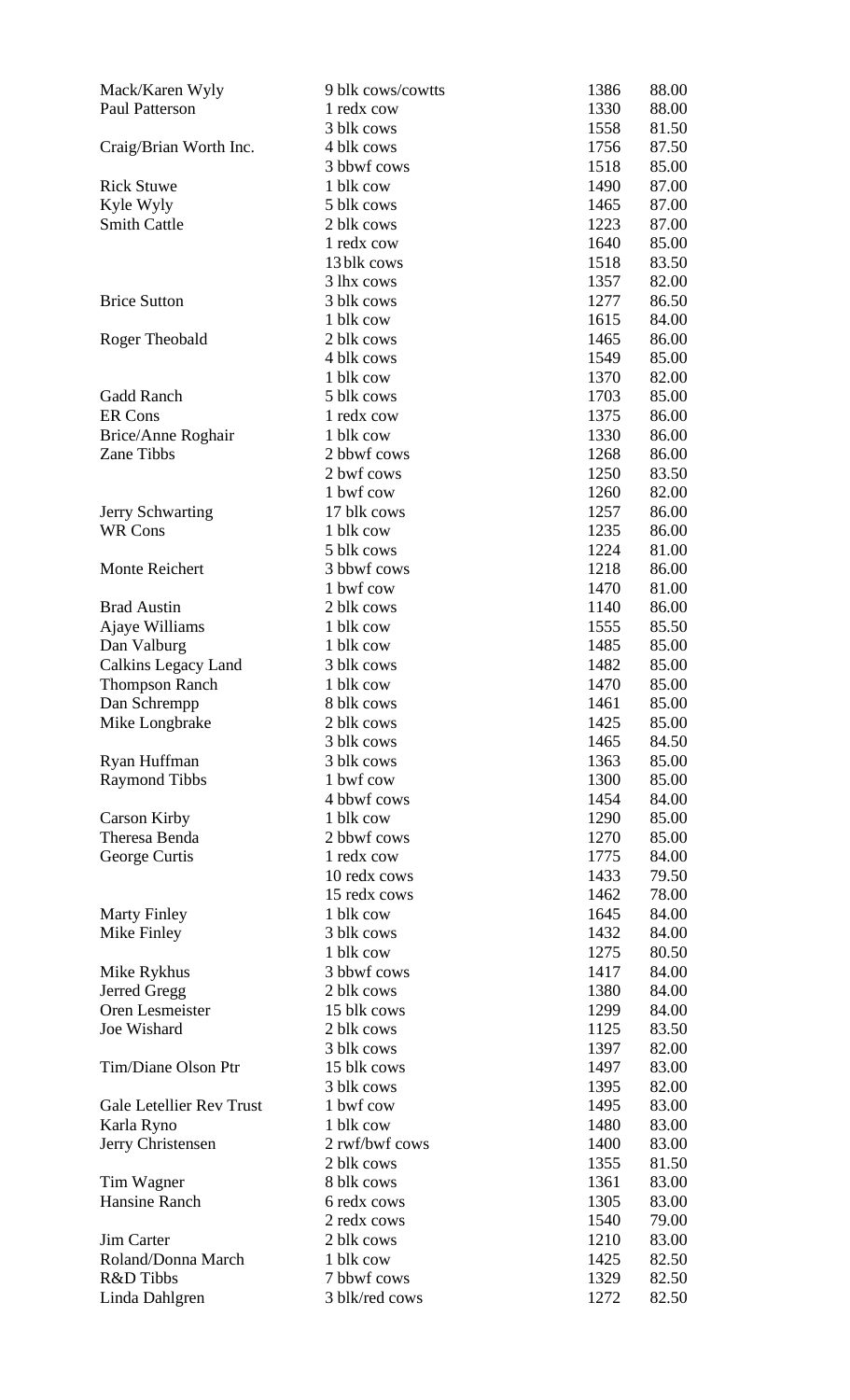| Frank Iversen            | 1 blk cow        | 1745 | 82.00  |
|--------------------------|------------------|------|--------|
|                          | 19 bbwf cows     | 1312 | 82.00  |
| <b>Emily Daly</b>        | 1 blk cow        | 1545 | 82.00  |
| Leah Spiel               | 1 blk cows       | 1530 | 82.00  |
| <b>Steve Sutton</b>      | 1 blk cuw        | 1385 | 82.00  |
| Jim/Sharon Wright        | 1 bwf cow        | 1340 | 82.00  |
|                          | 1 blk cow        | 1745 | 80.00  |
| <b>Todd/Diann Naber</b>  | 12 blk cows      | 1358 | 82.00  |
| <b>Grady Tibbs</b>       | 1 blk cow        | 1310 | 82.00  |
| <b>Brad Gebes</b>        | 1 bwf cow        | 1305 | 82.00  |
| Ed Briggs                | 1 blk cow        | 1230 | 82.00  |
| Luci Rattling Leaf       | 1 blk cow        | 1215 | 82.00  |
| John Hunt                | 1 blk cow        | 1110 | 82.00  |
|                          | 2 blk cows       | 1708 | 80.00  |
|                          | 2 blk cows       | 1365 | 79.00  |
| <b>Barry Knippling</b>   | 2 blk cows       | 1063 | 82.00  |
| <b>Gene Hunt Estate</b>  | 1 redx cow       | 1400 | 81.50  |
| Fair Valley Ranch        | 4 blk cows       | 1320 | 81.50  |
| Quentin Gerbracht        | 1 blk cow        | 1440 | 81.00  |
| Donald Hinson            | 1 redx cow       | 1270 | 81.00  |
| Newt Popham              | 4 blk cows       | 1379 | 80.50  |
|                          | 1 blk cow        | 1225 | 80.50  |
| John Hunt                | 1 blk cow        | 1510 | 80.00  |
| <b>Blaine Dahlgren</b>   | 1 redx cow       | 1480 | 80.00  |
| <b>Chuck Zuccaro</b>     | 2 redx cows      | 1468 | 79.50  |
| Pamela Reis              | 3 blk cows       | 1508 | 79.00  |
| Jim Anderson             | 4 bbwf cows      | 1435 | 78.50  |
| Dave Fremark             | 9 bbwf cows      | 1253 | 78.50  |
| <b>Landon Hossle</b>     | 1 blk cow        | 1700 | 78.00  |
| Kenny Kollmer            | 9 blk cows       | 1461 | 78.00  |
| <b>Brad Leonard</b>      | 13 blk/red bulls | 983  | 129.00 |
| <b>Fawcett Elm Creek</b> | 19 wf bulls      | 976  | 126.00 |
|                          | 1 wf bull        | 1450 | 120.00 |
|                          | 4 wf bulls       | 1053 | 120.00 |
| Bryan Nelson             | 4 blk bulls      | 1043 | 120.00 |
| <b>ER Cons</b>           | 13 blk bulls     | 1340 | 117.00 |
| Hansine Ranch            | 2 redx bulls     | 1250 | 110.00 |
| Eric Iversen             | 1 blk bull       | 1235 | 106.00 |
| Paul Lawrence            | 1 blk bull       | 2360 | 110.50 |
| William/Norma Headlee    | 1 blk bull       | 2210 | 110.50 |
|                          | 1 blk bull       | 2200 | 110.50 |
| Richard/Lorayna Papousek | 2 blk bulls      | 2145 | 109.50 |
| Keith Dahlgren           | 1 redx bull      | 1840 | 108.50 |
| George Curtis            | 1 redx bull      | 1190 | 108.00 |
| Rausch Hereford          | 6 wf bulls       | 1699 | 107.50 |
| <b>Bob/Ruth Fortune</b>  | 2 blk bulls      | 2095 | 107.00 |
|                          | 3 blk bulls      | 1603 | 101.50 |
| Dave Fremark             | 5 blk bulls      | 1151 | 107.00 |
|                          | 2 blk bulls      | 2168 | 103.50 |
| <b>WR Cons</b>           | 1 blk bull       | 2465 | 106.50 |
| George Curtis            | 1 redx bull      | 2190 | 106.00 |
| Larry McQuistion         | 1 blk bull       | 1890 | 106.00 |
| Bryan Nelson             | 1 blk bull       | 1955 | 105.50 |
| <b>Casey Deuter</b>      | 1 blk bull       | 1540 | 105.00 |
| Kyle Wyly                | 3 blk bulls      | 2090 | 103.50 |
| <b>WR</b> Consignor      | 1 wf bull        | 2010 | 103.50 |
| Kelly Kirby Farms        | 2 charx bulls    | 1890 | 103.50 |
| <b>Scott Scott</b>       | 1 blk bull       | 1875 | 103.50 |
| Rausch Hereford          | 1 wf bull        | 1570 | 103.50 |
| <b>Fawcett Elm Creek</b> | 1 wf bull        | 2055 | 103.00 |
|                          | 1 wf bull        | 1600 | 102.50 |
| <b>Thompson Ranch</b>    | 2 blk bulls      | 1918 | 102.50 |
| Josh/Clint Jensen        | 3 blk bulls      | 2102 | 102.00 |
| Mack/Karen Wyly          | 2 blk bulls      | 2058 | 102.00 |